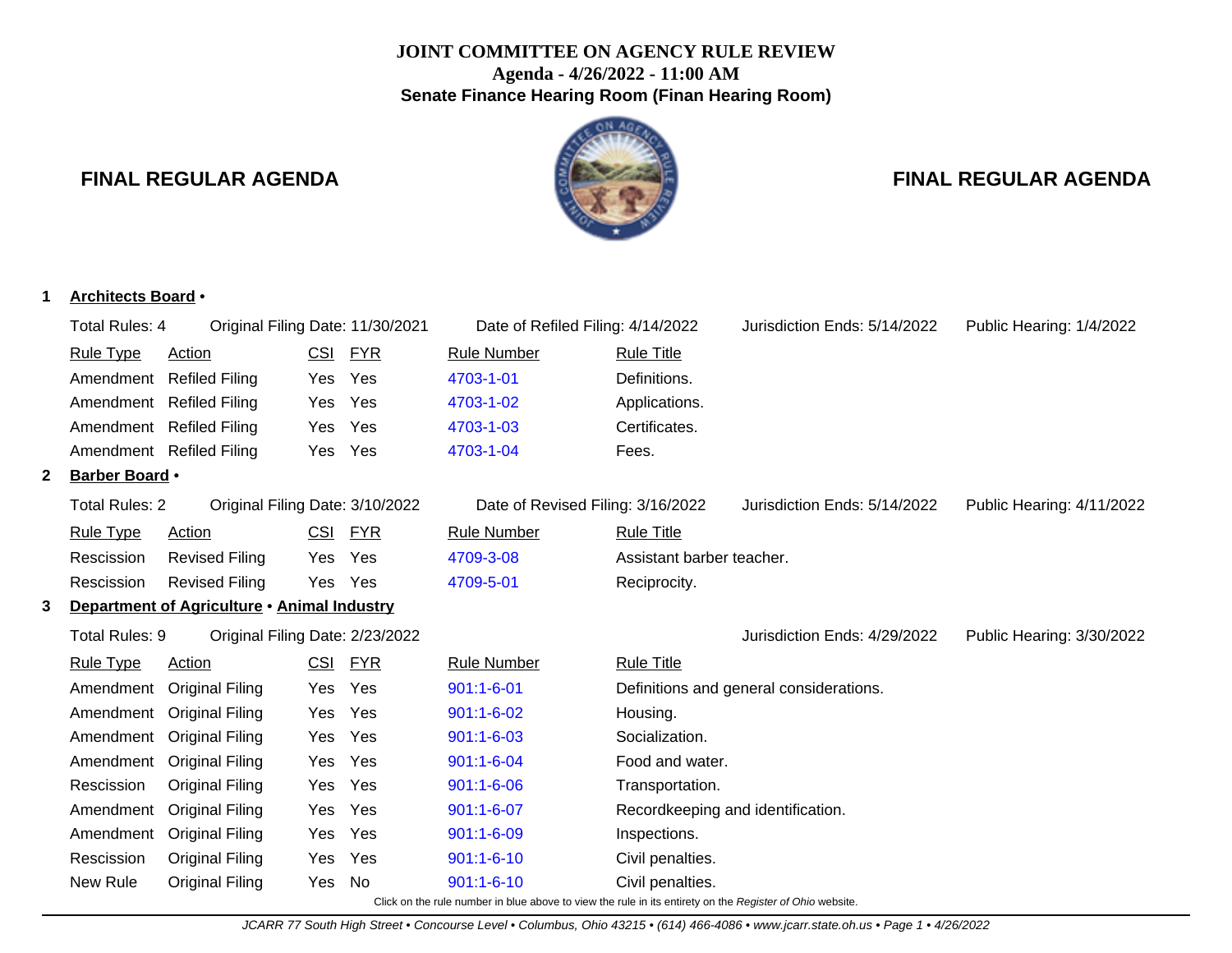#### **JOINT COMMITTEE ON AGENCY RULE REVIEW**

**4/26/2022 - 11:00 AM**

**Senate Finance Hearing Room (Finan Hearing Room)**

**FINAL REGULAR AGENDA**

|   | Total Rules: 1                                                      | Original Filing Date: 2/23/2022 | Date of Revised Filing: 3/16/2022 |                           | Jurisdiction Ends: 4/29/2022                                                     | Public Hearing: 3/30/2022 |
|---|---------------------------------------------------------------------|---------------------------------|-----------------------------------|---------------------------|----------------------------------------------------------------------------------|---------------------------|
|   | <b>Rule Type</b><br><b>Action</b>                                   | CSI FYR                         | <b>Rule Number</b>                | <b>Rule Title</b>         |                                                                                  |                           |
|   | Amendment Revised Filing                                            | Yes Yes                         | $901:1 - 6 - 08$                  | Licensing.                |                                                                                  |                           |
| 4 | Department of Agriculture . Animal Industry                         |                                 |                                   |                           |                                                                                  |                           |
|   | <b>Total Rules: 4</b>                                               | Original Filing Date: 2/23/2022 |                                   |                           | Jurisdiction Ends: 4/29/2022                                                     | Public Hearing: 3/30/2022 |
|   | <b>Rule Type</b><br><b>Action</b>                                   | CSI FYR                         | <b>Rule Number</b>                | <b>Rule Title</b>         |                                                                                  |                           |
|   | <b>Original Filing</b><br>Amendment                                 | Yes<br>Yes                      | $901:1 - 8 - 01$                  | Definitions.              |                                                                                  |                           |
|   | Amendment<br><b>Original Filing</b>                                 | Yes<br>Yes                      | $901:1 - 8 - 03$                  | Identification.           |                                                                                  |                           |
|   | Amendment<br><b>Original Filing</b>                                 | Yes<br>Yes                      | $901:1 - 8 - 04$                  | Pet store recordkeeping.  |                                                                                  |                           |
|   | Amendment Original Filing                                           | Yes Yes                         | $901:1 - 8 - 05$                  | Dog broker recordkeeping. |                                                                                  |                           |
|   | <b>Total Rules: 1</b>                                               | Original Filing Date: 2/23/2022 | Date of Revised Filing: 3/30/2022 |                           | Jurisdiction Ends: 4/29/2022                                                     | Public Hearing: 3/30/2022 |
|   | <b>Rule Type</b><br>Action                                          | <u>FYR</u><br><u>CSI</u>        | <b>Rule Number</b>                | <b>Rule Title</b>         |                                                                                  |                           |
|   | Amendment Revised Filing                                            | Yes Yes                         | $901:1 - 8 - 02$                  | Licensing.                |                                                                                  |                           |
| 5 | Department of Agriculture . Dairy                                   |                                 |                                   |                           |                                                                                  |                           |
|   | Total Rules: 1                                                      | Original Filing Date: 2/23/2022 |                                   |                           | Jurisdiction Ends: 4/29/2022                                                     | Public Hearing: 3/30/2022 |
|   | <b>Rule Type</b><br><b>Action</b>                                   | <b>CSI</b><br><b>FYR</b>        | <b>Rule Number</b>                | <b>Rule Title</b>         |                                                                                  |                           |
|   | Amendment Original Filing                                           | Yes<br>No                       | 901:11-2-26                       |                           | Pasteurization, sterilization and cooking.                                       |                           |
| 6 | Department of Commerce . Division of Industrial Compliance          |                                 |                                   |                           |                                                                                  |                           |
|   | <b>Total Rules: 2</b>                                               | Original Filing Date: 3/8/2022  |                                   |                           | Jurisdiction Ends: 5/12/2022                                                     | Public Hearing: 4/13/2022 |
|   | <b>Rule Type</b><br><b>Action</b>                                   | CSI FYR                         | <b>Rule Number</b>                | <b>Rule Title</b>         |                                                                                  |                           |
|   | Amendment<br><b>Original Filing</b>                                 | No<br>Yes                       | 1301:3-6-01                       | Definitions.              |                                                                                  |                           |
|   | Amendment Original Filing                                           | No<br>Yes                       | 1301:3-6-05                       |                           | Complaints; denials, suspensions, and revocations of certificates of competency. |                           |
| 7 | Department of Commerce . Ohio Cemetery Dispute Resolution Committee |                                 |                                   |                           |                                                                                  |                           |
|   | Total Rules: 4                                                      | Original Filing Date: 3/10/2022 |                                   |                           | Jurisdiction Ends: 5/14/2022                                                     | Public Hearing: 4/12/2022 |
|   | <b>Rule Type</b><br>Action                                          | CSI<br><b>FYR</b>               | <b>Rule Number</b>                | <b>Rule Title</b>         |                                                                                  |                           |
|   | Amendment<br><b>Original Filing</b>                                 | Yes<br>Yes.                     | 1301:13-7-01                      | Criteria for eligibility. |                                                                                  |                           |
|   | Amendment<br><b>Original Filing</b>                                 | Yes<br>Yes                      | 1301:13-7-04                      |                           | Grant restrictions and requirements.                                             |                           |
|   | Amendment Original Filing                                           | Yes<br>Yes                      | 1301:13-7-05                      |                           | Cemetery grant advisory committee.                                               |                           |
|   |                                                                     |                                 |                                   |                           |                                                                                  |                           |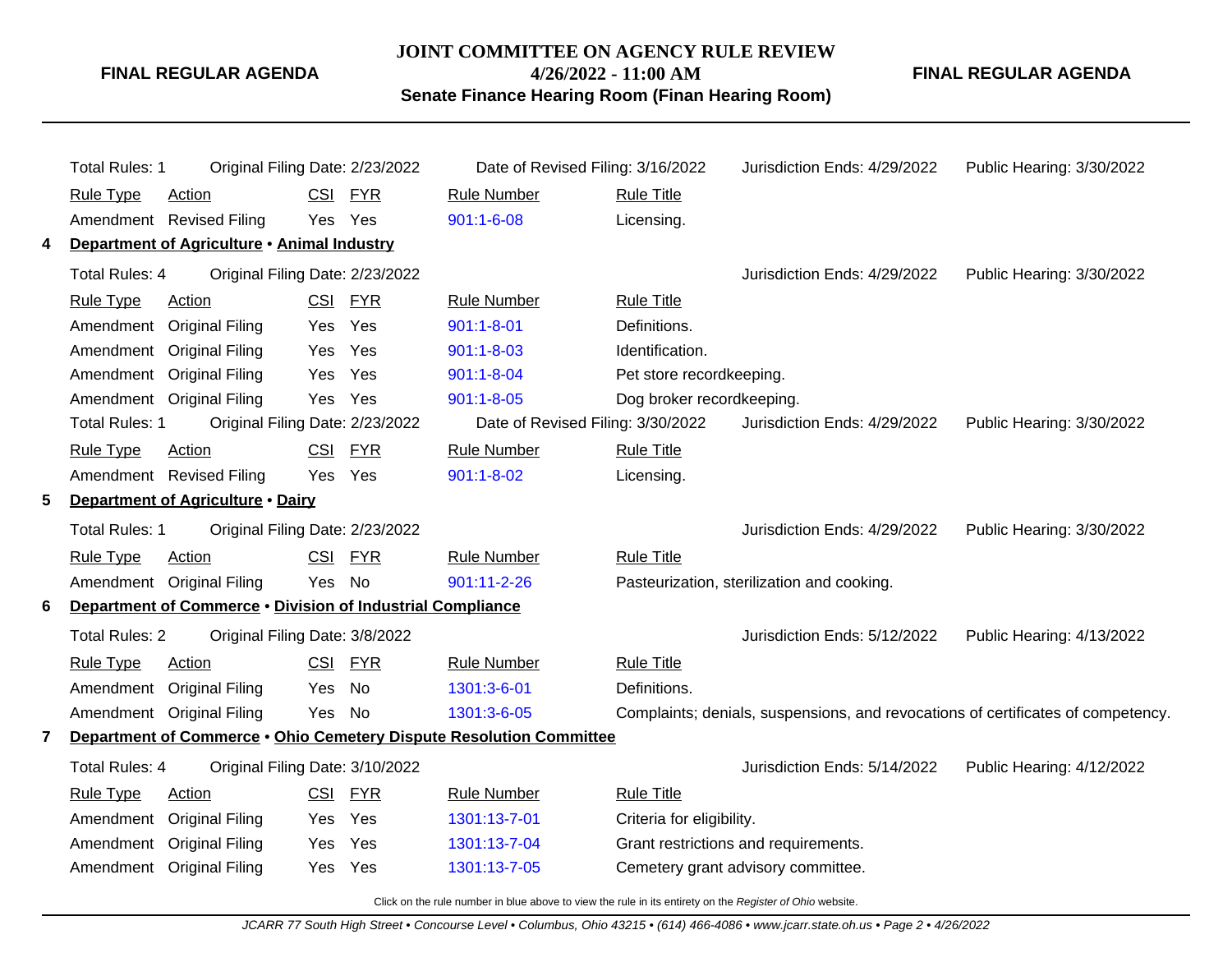### **JOINT COMMITTEE ON AGENCY RULE REVIEW 4/26/2022 - 11:00 AM**

**FINAL REGULAR AGENDA**

**Senate Finance Hearing Room (Finan Hearing Room)**

|    |                                                                                                                                     | Amendment Original Filing                         |            | Yes Yes    | 1301:13-7-06                                             | Distribution of grant funds.                                                                                                     |  |  |  |
|----|-------------------------------------------------------------------------------------------------------------------------------------|---------------------------------------------------|------------|------------|----------------------------------------------------------|----------------------------------------------------------------------------------------------------------------------------------|--|--|--|
| 8  |                                                                                                                                     | <b>Department of Developmental Disabilities •</b> |            |            |                                                          |                                                                                                                                  |  |  |  |
|    | <b>Total Rules: 2</b>                                                                                                               | Original Filing Date: 1/4/2022                    |            |            | Date of Refiled Filing: 4/15/2022                        | Jurisdiction Ends: 5/15/2022<br>Public Hearing: 2/8/2022                                                                         |  |  |  |
|    | <b>Rule Type</b>                                                                                                                    | <b>Action</b>                                     |            | CSI FYR    | <b>Rule Number</b>                                       | <b>Rule Title</b>                                                                                                                |  |  |  |
|    | Rescission                                                                                                                          | <b>Refiled Filing</b>                             | Yes        | Yes        | 5123-2-06                                                | Development and implementation of behavioral support strategies.                                                                 |  |  |  |
|    | New Rule                                                                                                                            | <b>Refiled Filing</b>                             | Yes        | <b>No</b>  | 5123-2-06                                                | Development and implementation of behavioral support strategies.                                                                 |  |  |  |
| 9  |                                                                                                                                     | Department of Education .                         |            |            |                                                          |                                                                                                                                  |  |  |  |
|    | <b>Total Rules: 2</b>                                                                                                               | Original Filing Date: 3/3/2022                    |            |            | Public Hearing: 4/12/2022<br>Jurisdiction Ends: 5/7/2022 |                                                                                                                                  |  |  |  |
|    | <b>Rule Type</b>                                                                                                                    | <b>Action</b>                                     | <b>CSI</b> | <u>FYR</u> | <b>Rule Number</b>                                       | <b>Rule Title</b>                                                                                                                |  |  |  |
|    |                                                                                                                                     | Amendment Original Filing                         | Yes        | Yes        | 3301-102-10                                              | Dropout prevention and recovery academic performance rating and report card<br>system.                                           |  |  |  |
|    | New Rule<br><b>Original Filing</b><br><b>No</b><br>No.<br>3301-107-01<br>Afterschool child enrichment educational savings accounts. |                                                   |            |            |                                                          |                                                                                                                                  |  |  |  |
| 10 |                                                                                                                                     | Department of Health . Radiation Control          |            |            |                                                          |                                                                                                                                  |  |  |  |
|    | Total Rules: 8<br>Original Filing Date: 3/8/2022                                                                                    |                                                   |            |            |                                                          | Jurisdiction Ends: 5/12/2022<br>Public Hearing: 4/14/2022                                                                        |  |  |  |
|    | <b>Rule Type</b>                                                                                                                    | Action                                            | CSI        | <b>FYR</b> | <b>Rule Number</b>                                       | <b>Rule Title</b>                                                                                                                |  |  |  |
|    | Amendment                                                                                                                           | <b>Original Filing</b>                            | Yes        | Yes        | 3701:1-44-03                                             | Coverage of inactive tailings sites.                                                                                             |  |  |  |
|    |                                                                                                                                     | Amendment Original Filing                         | Yes        | Yes        | 3701:1-44-07                                             | Persons using source material under certain department of energy and nuclear<br>regulatory commission contracts.                 |  |  |  |
|    | Amendment                                                                                                                           | <b>Original Filing</b>                            | Yes        | Yes        | 3701:1-44-10                                             | Specific exemptions.                                                                                                             |  |  |  |
|    | Amendment                                                                                                                           | <b>Original Filing</b>                            | Yes        | Yes        | 3701:1-44-12                                             | Small quantities of source material.                                                                                             |  |  |  |
|    | Amendment                                                                                                                           | <b>Original Filing</b>                            | Yes        | Yes        | 3701:1-44-14                                             | Application for specific licenses.                                                                                               |  |  |  |
|    |                                                                                                                                     | Amendment Original Filing                         | Yes        | Yes        | 3701:1-44-19                                             | Terms and conditions of licenses.                                                                                                |  |  |  |
|    |                                                                                                                                     | Amendment Original Filing                         | Yes        | Yes        | 3701:1-44-20                                             | Expiration and termination of licenses and decommissioning of sites and separate<br>buildings or outdoor areas.                  |  |  |  |
|    |                                                                                                                                     | Amendment Original Filing                         | Yes        | Yes        | 3701:1-44-21                                             | Transfer of source or byproduct material.                                                                                        |  |  |  |
| 11 |                                                                                                                                     | Department of Health . Radiation Control          |            |            |                                                          |                                                                                                                                  |  |  |  |
|    | <b>Total Rules: 2</b>                                                                                                               | Original Filing Date: 3/8/2022                    |            |            |                                                          | Jurisdiction Ends: 5/12/2022<br>Public Hearing: 4/14/2022                                                                        |  |  |  |
|    | <b>Rule Type</b>                                                                                                                    | <b>Action</b>                                     | CSI        | <u>FYR</u> | <b>Rule Number</b>                                       | <b>Rule Title</b>                                                                                                                |  |  |  |
|    |                                                                                                                                     | Amendment Original Filing                         |            | Yes Yes    | 3701:1-46-31                                             | Radioactive material contained in devices for use under rule 3701:1-46-05 of the<br>Administrative Code: conditions of licenses. |  |  |  |
|    | Click on the rule number in blue above to view the rule in its entirety on the Register of Ohio website.                            |                                                   |            |            |                                                          |                                                                                                                                  |  |  |  |

JCARR 77 South High Street • Concourse Level • Columbus, Ohio 43215 • (614) 466-4086 • www.jcarr.state.oh.us • Page 3 • 4/26/2022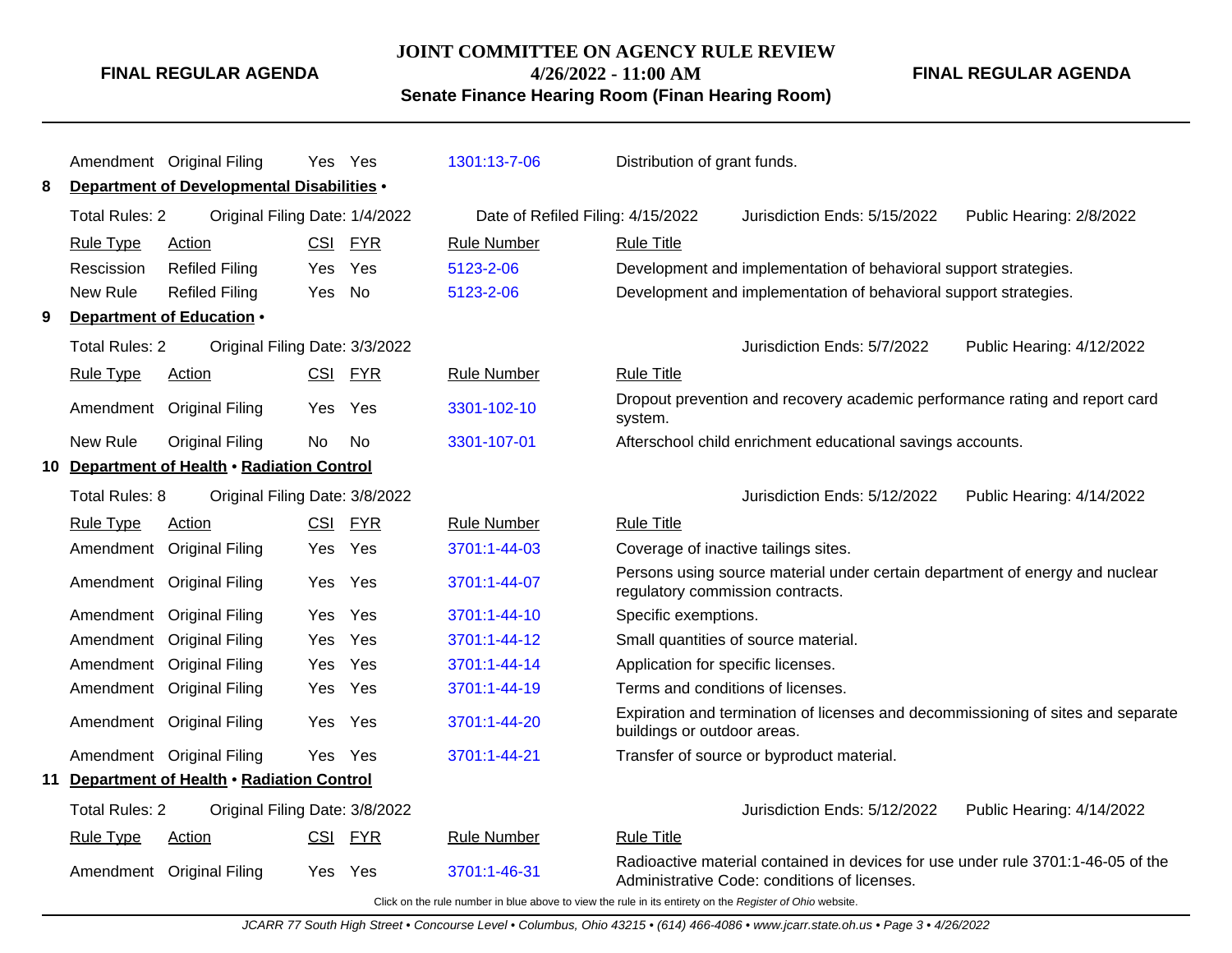#### **JOINT COMMITTEE ON AGENCY RULE REVIEW**

**4/26/2022 - 11:00 AM**

**Senate Finance Hearing Room (Finan Hearing Room)**

**FINAL REGULAR AGENDA**

|                                             | Amendment Original Filing                                          |            | Yes Yes    | 3701:1-46-42                                                             |                                                                                                                 | Manufacture and distribution of radioactive material for certain in-vitro clinical or<br>laboratory testing under general license. |                           |  |  |  |
|---------------------------------------------|--------------------------------------------------------------------|------------|------------|--------------------------------------------------------------------------|-----------------------------------------------------------------------------------------------------------------|------------------------------------------------------------------------------------------------------------------------------------|---------------------------|--|--|--|
| 12 Department of Health . Radiation Control |                                                                    |            |            |                                                                          |                                                                                                                 |                                                                                                                                    |                           |  |  |  |
| Total Rules: 1                              | Original Filing Date: 3/8/2022                                     |            |            |                                                                          |                                                                                                                 | Jurisdiction Ends: 5/12/2022                                                                                                       | Public Hearing: 4/14/2022 |  |  |  |
| <b>Rule Type</b>                            | Action                                                             | <b>CSI</b> | <b>FYR</b> | <b>Rule Number</b>                                                       | <b>Rule Title</b>                                                                                               |                                                                                                                                    |                           |  |  |  |
|                                             | Amendment Original Filing                                          | Yes        | Yes        | 3701:1-49-20                                                             | Personnel monitoring.                                                                                           |                                                                                                                                    |                           |  |  |  |
|                                             | 13 Department of Health . Radiation Control                        |            |            |                                                                          |                                                                                                                 |                                                                                                                                    |                           |  |  |  |
| Total Rules: 5                              | Original Filing Date: 3/8/2022                                     |            |            |                                                                          |                                                                                                                 | Jurisdiction Ends: 5/12/2022                                                                                                       | Public Hearing: 4/14/2022 |  |  |  |
| <b>Rule Type</b>                            | Action                                                             |            | CSI FYR    | <b>Rule Number</b>                                                       | <b>Rule Title</b>                                                                                               |                                                                                                                                    |                           |  |  |  |
| Amendment                                   | <b>Original Filing</b>                                             |            | Yes Yes    | 3701:1-56-04                                                             | Conditions of licenses.                                                                                         |                                                                                                                                    |                           |  |  |  |
| Amendment                                   | <b>Original Filing</b>                                             | Yes        | Yes        | 3701:1-56-10                                                             |                                                                                                                 | Material balance, inventory, and records requirements.                                                                             |                           |  |  |  |
|                                             | Amendment Original Filing                                          | Yes        | Yes        | 3701:1-56-14                                                             |                                                                                                                 | Persons using special nuclear material under certain department of energy and<br>nuclear regulatory commission contracts.          |                           |  |  |  |
|                                             | Amendment Original Filing                                          |            | Yes Yes    | 3701:1-56-17                                                             | Types of licenses.                                                                                              |                                                                                                                                    |                           |  |  |  |
|                                             | Amendment Original Filing                                          |            | Yes Yes    | 3701:1-56-21                                                             | Expiration and termination of licenses and decommissioning of sites and separate<br>buildings or outdoor areas. |                                                                                                                                    |                           |  |  |  |
|                                             | 14 Department of Job and Family Services . Division of Food Stamps |            |            |                                                                          |                                                                                                                 |                                                                                                                                    |                           |  |  |  |
| Total Rules: 1                              | Original Filing Date: 2/24/2022                                    |            |            |                                                                          |                                                                                                                 | Jurisdiction Ends: 4/30/2022                                                                                                       | Public Hearing:           |  |  |  |
| <b>Rule Type</b>                            | <b>Action</b>                                                      | <b>CSI</b> | <b>FYR</b> | <b>Rule Number</b>                                                       | <b>Rule Title</b>                                                                                               |                                                                                                                                    |                           |  |  |  |
|                                             | Amendment Original Filing                                          | <b>No</b>  | Yes        | 5101:4-1-15                                                              | Food assistance: nondiscrimination.                                                                             |                                                                                                                                    |                           |  |  |  |
|                                             | 15 Department of Job and Family Services . Division of Food Stamps |            |            |                                                                          |                                                                                                                 |                                                                                                                                    |                           |  |  |  |
| <b>Total Rules: 1</b>                       | Original Filing Date: 3/3/2022                                     |            |            |                                                                          |                                                                                                                 | Jurisdiction Ends: 5/7/2022                                                                                                        | Public Hearing: 4/12/2022 |  |  |  |
| <b>Rule Type</b>                            | Action                                                             | <b>CSI</b> | <b>FYR</b> | <b>Rule Number</b>                                                       | <b>Rule Title</b>                                                                                               |                                                                                                                                    |                           |  |  |  |
|                                             | Amendment Original Filing                                          | No         | Yes        | 5101:4-3-09                                                              |                                                                                                                 | Food assistance: Ohio works first assistance groups.                                                                               |                           |  |  |  |
|                                             | 16 Department of Job and Family Services . Division of Food Stamps |            |            |                                                                          |                                                                                                                 |                                                                                                                                    |                           |  |  |  |
| Total Rules: 1                              | Original Filing Date: 2/25/2022                                    |            |            |                                                                          |                                                                                                                 | Jurisdiction Ends: 5/1/2022                                                                                                        | Public Hearing:           |  |  |  |
| <b>Rule Type</b>                            | Action                                                             | <b>CSI</b> | <b>FYR</b> | <b>Rule Number</b>                                                       | <b>Rule Title</b>                                                                                               |                                                                                                                                    |                           |  |  |  |
|                                             | Amendment Original Filing                                          | <b>No</b>  | Yes        | 5101:4-7-09                                                              |                                                                                                                 | Food assistance: state income and eligibility verification system.                                                                 |                           |  |  |  |
|                                             |                                                                    |            |            | 17 Department of Job and Family Services . Division of Public Assistance |                                                                                                                 |                                                                                                                                    |                           |  |  |  |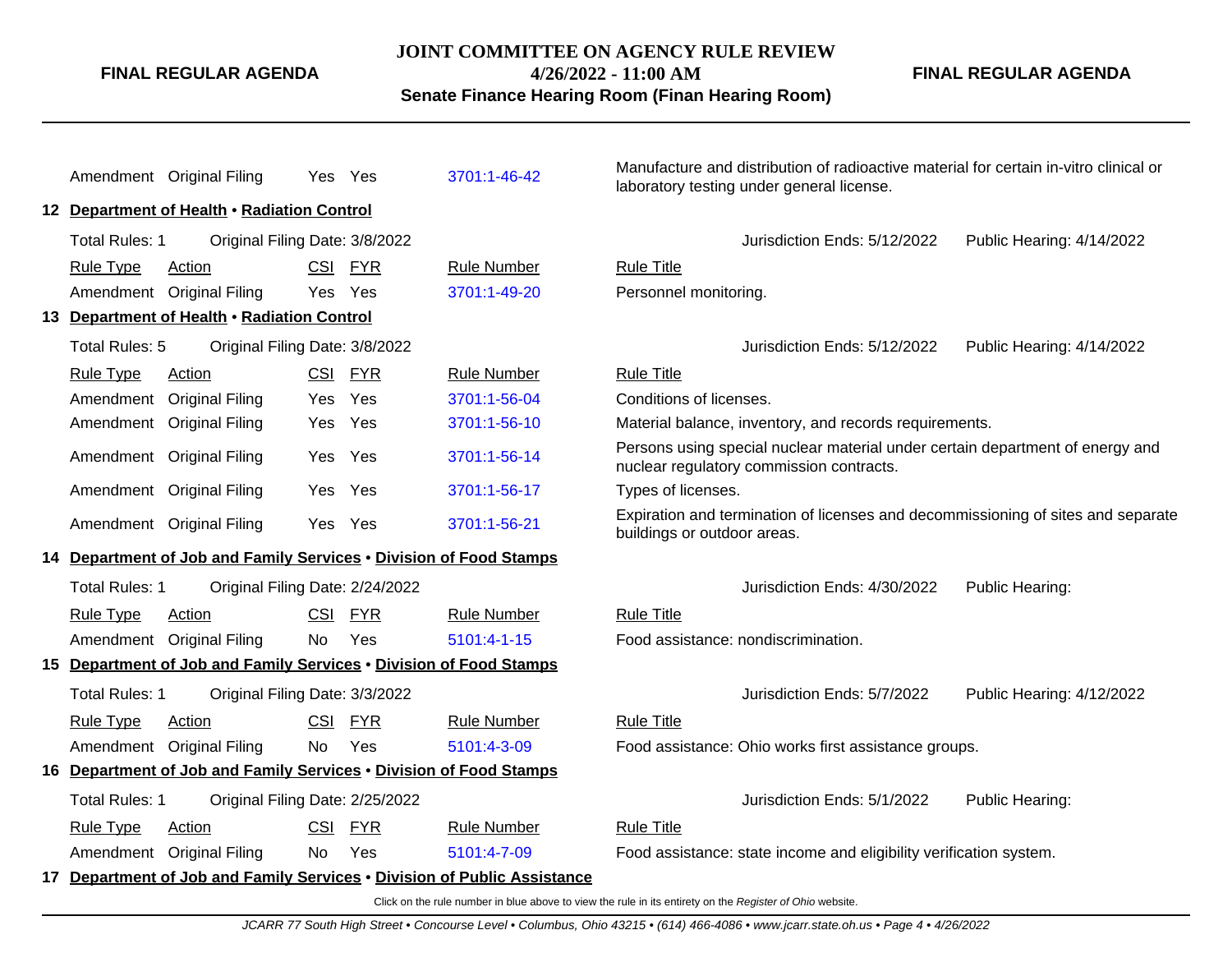**JOINT COMMITTEE ON AGENCY RULE REVIEW 4/26/2022 - 11:00 AM**

**Senate Finance Hearing Room (Finan Hearing Room)**

**FINAL REGULAR AGENDA**

|                                                                         | <b>Total Rules: 3</b>                                    | Original Filing Date: 2/25/2022                                        |            |            |                                                                                                          |                                                                                                                  | Jurisdiction Ends: 5/1/2022                                                                                                                                    | Public Hearing: 3/31/2022 |  |  |
|-------------------------------------------------------------------------|----------------------------------------------------------|------------------------------------------------------------------------|------------|------------|----------------------------------------------------------------------------------------------------------|------------------------------------------------------------------------------------------------------------------|----------------------------------------------------------------------------------------------------------------------------------------------------------------|---------------------------|--|--|
|                                                                         | <b>Rule Type</b>                                         | Action                                                                 |            | CSI FYR    | <b>Rule Number</b>                                                                                       | <b>Rule Title</b>                                                                                                |                                                                                                                                                                |                           |  |  |
|                                                                         | Amendment                                                | <b>Original Filing</b>                                                 | No         | Yes        | 5101:1-3-12.10                                                                                           |                                                                                                                  | Education directly related to employment in the case of a recipient who has not<br>received a high school diploma or a certificate of high school equivalency. |                           |  |  |
|                                                                         | Amendment                                                | <b>Original Filing</b>                                                 | No         | Yes        | 5101:1-3-13                                                                                              |                                                                                                                  | Ohio works first: good cause for work activity failures.                                                                                                       |                           |  |  |
|                                                                         |                                                          | Amendment Original Filing                                              | No.        | Yes        | 5101:1-3-20                                                                                              | Ohio works first: domestic violence- information, screening, referral and waiver of<br>eligibility requirements. |                                                                                                                                                                |                           |  |  |
|                                                                         |                                                          | 18 Department of Job and Family Services . Division of Social Services |            |            |                                                                                                          |                                                                                                                  |                                                                                                                                                                |                           |  |  |
|                                                                         | <b>Total Rules: 2</b>                                    | Original Filing Date: 2/25/2022                                        |            |            |                                                                                                          |                                                                                                                  | Jurisdiction Ends: 5/1/2022                                                                                                                                    | Public Hearing: 3/31/2022 |  |  |
|                                                                         | <b>Rule Type</b>                                         | Action                                                                 | <u>CSI</u> | <b>FYR</b> | <b>Rule Number</b>                                                                                       | <b>Rule Title</b>                                                                                                |                                                                                                                                                                |                           |  |  |
| Amendment<br><b>No</b><br>5101:2-12-03<br><b>Original Filing</b><br>Yes |                                                          |                                                                        |            |            |                                                                                                          |                                                                                                                  | Compliance inspection and complaint investigation of a licensed child care center.                                                                             |                           |  |  |
|                                                                         |                                                          | Amendment Original Filing                                              | Yes        | No         | 5101:2-13-03                                                                                             | provider.                                                                                                        | Compliance inspection and complaint investigation of a licensed family child care                                                                              |                           |  |  |
| 19.                                                                     |                                                          | Department of Natural Resources . Division of Wildlife                 |            |            |                                                                                                          |                                                                                                                  |                                                                                                                                                                |                           |  |  |
|                                                                         | <b>Total Rules: 2</b><br>Original Filing Date: 2/14/2022 |                                                                        |            |            |                                                                                                          | Date of Refiled Filing: 4/12/2022                                                                                | Jurisdiction Ends: 5/12/2022                                                                                                                                   | Public Hearing: 3/24/2022 |  |  |
|                                                                         | <b>Rule Type</b>                                         | <b>Action</b>                                                          | <b>CSI</b> | <b>FYR</b> | <b>Rule Number</b>                                                                                       | <b>Rule Title</b>                                                                                                |                                                                                                                                                                |                           |  |  |
|                                                                         | Amendment                                                | <b>Refiled Filing</b>                                                  | No         | Yes        | 1501:31-15-10                                                                                            | Wild turkey regulations.                                                                                         |                                                                                                                                                                |                           |  |  |
|                                                                         |                                                          | Amendment Refiled Filing                                               | No.        | Yes        | 1501:31-15-11                                                                                            | Deer regulations.                                                                                                |                                                                                                                                                                |                           |  |  |
|                                                                         | 20 Department of Taxation .                              |                                                                        |            |            |                                                                                                          |                                                                                                                  |                                                                                                                                                                |                           |  |  |
|                                                                         | <b>Total Rules: 1</b>                                    | Original Filing Date: 3/11/2022                                        |            |            |                                                                                                          |                                                                                                                  | Jurisdiction Ends: 5/15/2022                                                                                                                                   | Public Hearing:           |  |  |
|                                                                         | <b>Rule Type</b>                                         | Action                                                                 | <b>CSI</b> | <b>FYR</b> | <b>Rule Number</b>                                                                                       | <b>Rule Title</b>                                                                                                |                                                                                                                                                                |                           |  |  |
|                                                                         | New Rule                                                 | <b>Original Filing</b>                                                 | Yes No     |            | 5703-29-22                                                                                               |                                                                                                                  | Explanation of the commercial activity tax credits.                                                                                                            |                           |  |  |
|                                                                         | <b>Total Rules: 1</b>                                    | Original Filing Date: 3/11/2022                                        |            |            | Date of Revised Filing: 4/11/2022                                                                        |                                                                                                                  | Jurisdiction Ends: 5/15/2022                                                                                                                                   | Public Hearing:           |  |  |
|                                                                         | <b>Rule Type</b>                                         | Action                                                                 | <b>CSI</b> | <b>FYR</b> | <b>Rule Number</b>                                                                                       | <b>Rule Title</b>                                                                                                |                                                                                                                                                                |                           |  |  |
|                                                                         | Rescission                                               | <b>Revised Filing</b>                                                  |            | Yes Yes    | 5703-29-22                                                                                               |                                                                                                                  | Explanation of the commercial activity tax credits.                                                                                                            |                           |  |  |
|                                                                         |                                                          | 21 Ohio Department of Medicaid .                                       |            |            |                                                                                                          |                                                                                                                  |                                                                                                                                                                |                           |  |  |
|                                                                         | <b>Total Rules: 1</b>                                    | Original Filing Date: 4/26/2021                                        |            |            | Date of Refiled Filing: 4/13/2022                                                                        |                                                                                                                  | Jurisdiction Ends: 5/13/2022                                                                                                                                   | Public Hearing: 5/27/2021 |  |  |
|                                                                         | <b>Rule Type</b>                                         | Action                                                                 | <b>CSI</b> | <u>FYR</u> | <b>Rule Number</b>                                                                                       | <b>Rule Title</b>                                                                                                |                                                                                                                                                                |                           |  |  |
|                                                                         | New Rule                                                 | <b>Refiled Filing</b>                                                  | Yes        | <b>No</b>  | 5160-1-42                                                                                                | Provider credentialing.                                                                                          |                                                                                                                                                                |                           |  |  |
|                                                                         |                                                          |                                                                        |            |            | Click on the rule number in blue above to view the rule in its entirety on the Register of Ohio website. |                                                                                                                  |                                                                                                                                                                |                           |  |  |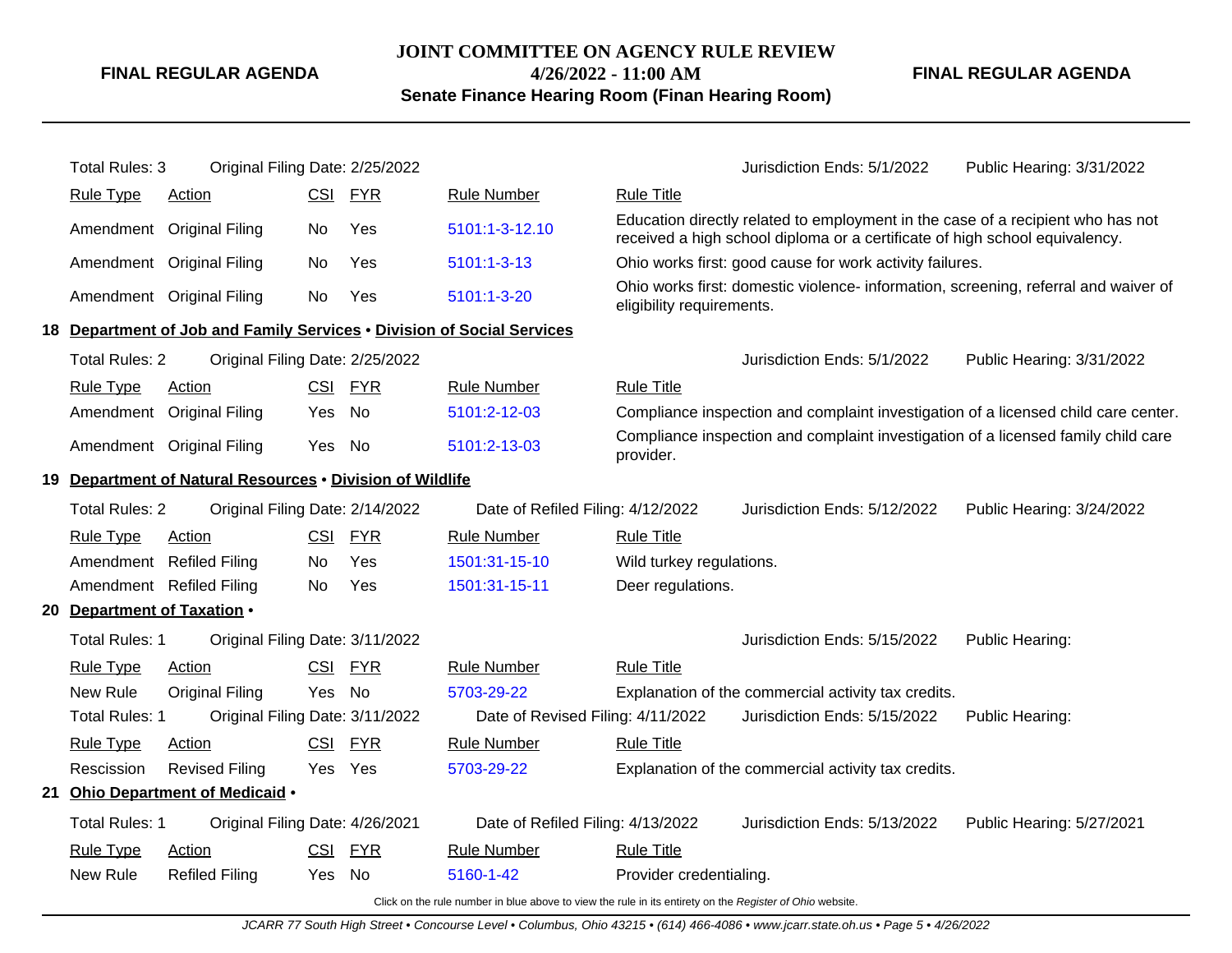**JOINT COMMITTEE ON AGENCY RULE REVIEW 4/26/2022 - 11:00 AM**

**Senate Finance Hearing Room (Finan Hearing Room)**

#### **FINAL REGULAR AGENDA**

#### **22 Ohio Department of Medicaid** •

| Total Rules: 1                                                                                           | Original Filing Date: 2/24/2022                    |            |            |                                                                       | Jurisdiction Ends: 4/30/2022<br>Public Hearing: 3/28/2022                                                        |  |  |  |  |
|----------------------------------------------------------------------------------------------------------|----------------------------------------------------|------------|------------|-----------------------------------------------------------------------|------------------------------------------------------------------------------------------------------------------|--|--|--|--|
| <b>Rule Type</b>                                                                                         | <b>Action</b>                                      | <u>CSI</u> | <b>FYR</b> | <b>Rule Number</b>                                                    | <b>Rule Title</b>                                                                                                |  |  |  |  |
| Amendment                                                                                                | <b>Original Filing</b>                             | No         | Yes        | 5160-45-11                                                            | ODM-administered waiver programs: exclusionary periods for disqualifying<br>offenses; certificates; and pardons. |  |  |  |  |
|                                                                                                          | 23 Public Utilities Commission of Ohio . Utilities |            |            |                                                                       |                                                                                                                  |  |  |  |  |
| <b>Total Rules: 12</b>                                                                                   | Original Filing Date: 2/24/2022                    |            |            |                                                                       | Jurisdiction Ends: 4/30/2022<br>Public Hearing:                                                                  |  |  |  |  |
| <b>Rule Type</b>                                                                                         | <b>Action</b>                                      |            | CSI FYR    | <b>Rule Number</b>                                                    | <b>Rule Title</b>                                                                                                |  |  |  |  |
| Amendment                                                                                                | <b>Original Filing</b>                             | Yes        | Yes        | 4901:1-22-01                                                          | Definitions.                                                                                                     |  |  |  |  |
| Amendment                                                                                                | <b>Original Filing</b>                             | Yes        | Yes        | 4901:1-22-02                                                          | Scope and application.                                                                                           |  |  |  |  |
| Amendment                                                                                                | <b>Original Filing</b>                             | Yes.       | Yes        | 4901:1-22-03                                                          | Industry standards.                                                                                              |  |  |  |  |
| <b>Original Filing</b><br>Yes<br>4901:1-22-04<br>Amendment<br>Yes                                        |                                                    |            |            |                                                                       | General provisions.                                                                                              |  |  |  |  |
| Rescission                                                                                               | <b>Original Filing</b>                             | Yes        | Yes        | 4901:1-22-05                                                          | Application requirements for interconnection.                                                                    |  |  |  |  |
| New Rule                                                                                                 | <b>Original Filing</b>                             | Yes        | No         | 4901:1-22-05                                                          | Application requirements for interconnection.                                                                    |  |  |  |  |
| Amendment                                                                                                | <b>Original Filing</b>                             | Yes        | Yes        | 4901:1-22-06                                                          | Level 1 simplified review procedure.                                                                             |  |  |  |  |
| Amendment                                                                                                | <b>Original Filing</b>                             | Yes.       | Yes        | 4901:1-22-07                                                          | Level 2 expedited review procedure.                                                                              |  |  |  |  |
| Amendment                                                                                                | <b>Original Filing</b>                             | Yes        | Yes        | 4901:1-22-08                                                          | Level 3 standard review procedure.                                                                               |  |  |  |  |
| Amendment                                                                                                | <b>Original Filing</b>                             | Yes        | Yes        | 4901:1-22-09                                                          | Scoping meeting and interconnection studies.                                                                     |  |  |  |  |
| Amendment                                                                                                | <b>Original Filing</b>                             | Yes.       | Yes        | 4901:1-22-10                                                          | Uniform requirements for interconnection agreements.                                                             |  |  |  |  |
| Amendment                                                                                                | <b>Original Filing</b>                             | Yes Yes    |            | 4901:1-22-12                                                          | Complaints.                                                                                                      |  |  |  |  |
|                                                                                                          | 24 School Employees Retirement System .            |            |            |                                                                       |                                                                                                                  |  |  |  |  |
| <b>Total Rules: 1</b>                                                                                    | Original Filing Date: 2/24/2022                    |            |            |                                                                       | Jurisdiction Ends: 4/30/2022<br>Public Hearing:                                                                  |  |  |  |  |
| <b>Rule Type</b>                                                                                         | <b>Action</b>                                      | <b>CSI</b> | <b>FYR</b> | <b>Rule Number</b>                                                    | <b>Rule Title</b>                                                                                                |  |  |  |  |
| Amendment                                                                                                | <b>Original Filing</b>                             | No         | Yes        | 3309-1-10                                                             | Mandatory direct deposit.                                                                                        |  |  |  |  |
|                                                                                                          |                                                    |            |            | 25 State Board of Pharmacy . Terminal Distributors of Dangerous Drugs |                                                                                                                  |  |  |  |  |
| <b>Total Rules: 2</b>                                                                                    | Original Filing Date: 3/7/2022                     |            |            |                                                                       | Jurisdiction Ends: 5/11/2022<br>Public Hearing: 4/7/2022                                                         |  |  |  |  |
| <b>Rule Type</b>                                                                                         | Action                                             | CSI        | <b>FYR</b> | <b>Rule Number</b>                                                    | <b>Rule Title</b>                                                                                                |  |  |  |  |
| Amendment                                                                                                | <b>Original Filing</b>                             | Yes        | No         | 4729:5-5-08                                                           | Prospective drug utilization review.                                                                             |  |  |  |  |
| Amendment                                                                                                | <b>Original Filing</b>                             | Yes        | No         | 4729:5-5-24                                                           | Drug inventory records and other record keeping provisions.                                                      |  |  |  |  |
| Click on the rule number in blue above to view the rule in its entirety on the Register of Ohio website. |                                                    |            |            |                                                                       |                                                                                                                  |  |  |  |  |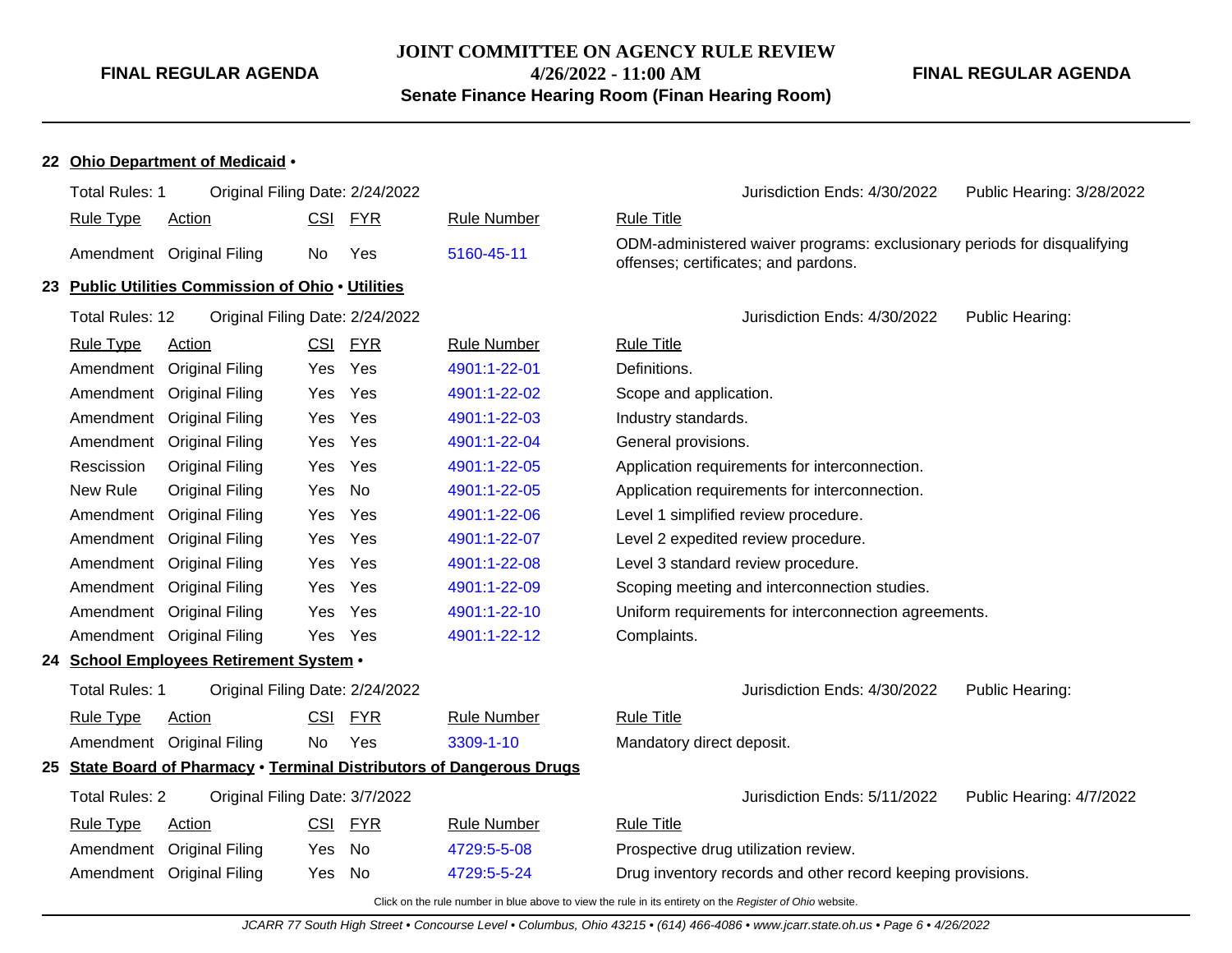# **JOINT COMMITTEE ON AGENCY RULE REVIEW 4/26/2022 - 11:00 AM Senate Finance Hearing Room (Finan Hearing Room)**

**FINAL REGULAR AGENDA**

**26 State Cosmetology and Barber Board** •

| Total Rules: 4        |                                         | Original Filing Date: 3/10/2022 | Date of Revised Filing: 3/16/2022 |                               | Jurisdiction Ends: 5/14/2022                                                                                                                              | Public Hearing: 4/11/2022 |
|-----------------------|-----------------------------------------|---------------------------------|-----------------------------------|-------------------------------|-----------------------------------------------------------------------------------------------------------------------------------------------------------|---------------------------|
| <b>Rule Type</b>      | Action                                  | <b>FYR</b><br><b>CSI</b>        | <b>Rule Number</b>                | <b>Rule Title</b>             |                                                                                                                                                           |                           |
| Amendment             | <b>Revised Filing</b>                   | Yes<br>Yes                      | 4713-1-03                         | Application of rules.         |                                                                                                                                                           |                           |
| Amendment             | <b>Revised Filing</b>                   | Yes<br>Yes                      | 4713-1-07                         | Prohibited acts.              |                                                                                                                                                           |                           |
| Amendment             | <b>Revised Filing</b>                   | Yes<br>Yes                      | 4713-1-08                         |                               | Chemicals, equipment and service approval.                                                                                                                |                           |
|                       | Amendment Revised Filing                | Yes Yes                         | 4713-1-12                         | Signs.                        |                                                                                                                                                           |                           |
|                       | 27 State Cosmetology and Barber Board . |                                 |                                   |                               |                                                                                                                                                           |                           |
| <b>Total Rules: 2</b> |                                         | Original Filing Date: 3/10/2022 | Date of Revised Filing: 3/16/2022 |                               | Jurisdiction Ends: 5/14/2022                                                                                                                              | Public Hearing: 4/11/2022 |
| <b>Rule Type</b>      | Action                                  | <b>CSI</b><br><b>FYR</b>        | <b>Rule Number</b>                | <b>Rule Title</b>             |                                                                                                                                                           |                           |
| Amendment             | <b>Revised Filing</b>                   | Yes<br>Yes                      | 4713-3-12                         |                               | School catalogue and handbook requirements.                                                                                                               |                           |
|                       | Amendment Revised Filing                | Yes Yes                         | 4713-3-13                         | School contract requirements. |                                                                                                                                                           |                           |
|                       | 28 State Cosmetology and Barber Board . |                                 |                                   |                               |                                                                                                                                                           |                           |
| Total Rules: 1        |                                         | Original Filing Date: 3/10/2022 | Date of Revised Filing: 3/16/2022 |                               | Jurisdiction Ends: 5/14/2022                                                                                                                              | Public Hearing: 4/11/2022 |
| <b>Rule Type</b>      | Action                                  | CSI FYR                         | <b>Rule Number</b>                | <b>Rule Title</b>             |                                                                                                                                                           |                           |
|                       | Amendment Revised Filing                | Yes Yes                         | 4713-5-09                         | Enrollment procedure.         |                                                                                                                                                           |                           |
|                       | 29 State Cosmetology and Barber Board . |                                 |                                   |                               |                                                                                                                                                           |                           |
| Total Rules: 1        |                                         | Original Filing Date: 3/10/2022 | Date of Revised Filing: 3/16/2022 |                               | Jurisdiction Ends: 5/14/2022                                                                                                                              | Public Hearing: 4/11/2022 |
| <b>Rule Type</b>      | Action                                  | CSI FYR                         | <b>Rule Number</b>                | <b>Rule Title</b>             |                                                                                                                                                           |                           |
|                       | Amendment Revised Filing                | Yes Yes                         | 4713-6-02                         | Eligible participants.        |                                                                                                                                                           |                           |
|                       | 30 State Cosmetology and Barber Board . |                                 |                                   |                               |                                                                                                                                                           |                           |
| Total Rules: 1        |                                         | Original Filing Date: 3/10/2022 | Date of Revised Filing: 3/16/2022 |                               | Jurisdiction Ends: 5/14/2022                                                                                                                              | Public Hearing: 4/11/2022 |
| <b>Rule Type</b>      | <b>Action</b>                           | <u>CSI</u><br><b>FYR</b>        | <b>Rule Number</b>                | <b>Rule Title</b>             |                                                                                                                                                           |                           |
|                       | Amendment Revised Filing                | Yes Yes                         | 4713-7-08                         |                               | Applications to practice branches of cosmetology or barbering from active duty<br>military members, spouses of active duty military members, or veterans. |                           |
|                       | 31 State Cosmetology and Barber Board . |                                 |                                   |                               |                                                                                                                                                           |                           |
| <b>Total Rules: 4</b> |                                         | Original Filing Date: 3/10/2022 | Date of Revised Filing: 3/16/2022 |                               | Jurisdiction Ends: 5/14/2022                                                                                                                              | Public Hearing: 4/11/2022 |
| <b>Rule Type</b>      | <b>Action</b>                           | CSI FYR                         | <b>Rule Number</b>                | <b>Rule Title</b>             |                                                                                                                                                           |                           |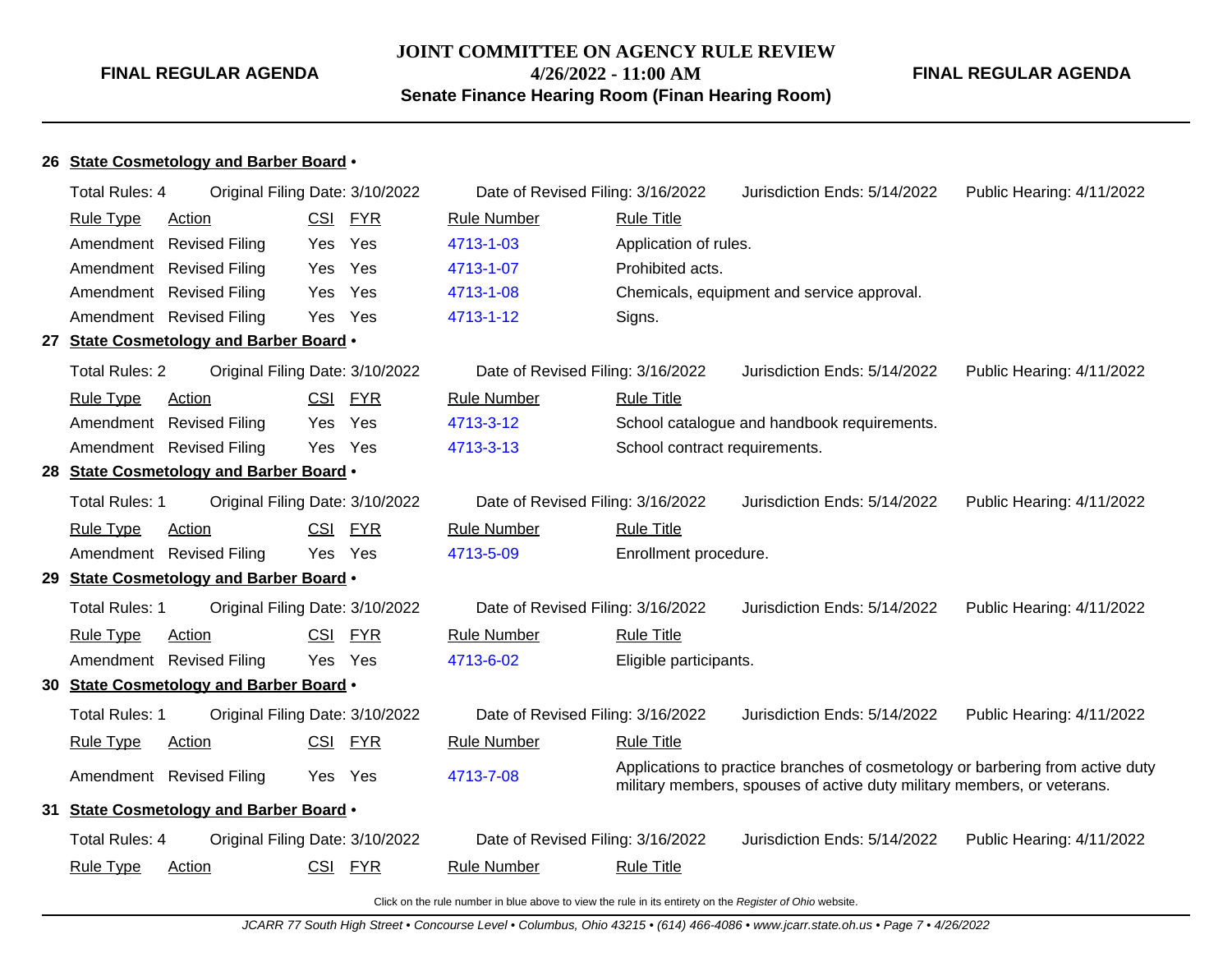# **JOINT COMMITTEE ON AGENCY RULE REVIEW**

**4/26/2022 - 11:00 AM**

# **Senate Finance Hearing Room (Finan Hearing Room)**

**FINAL REGULAR AGENDA**

|                                                                                               |                                                                                                          | Amendment Revised Filing                | Yes        | Yes        | 4713-8-01                           | General information.                                                      |                                                                         |                                                                                    |  |  |
|-----------------------------------------------------------------------------------------------|----------------------------------------------------------------------------------------------------------|-----------------------------------------|------------|------------|-------------------------------------|---------------------------------------------------------------------------|-------------------------------------------------------------------------|------------------------------------------------------------------------------------|--|--|
|                                                                                               | Amendment                                                                                                | <b>Revised Filing</b>                   | Yes        | Yes        | 4713-8-02                           | Board consideration of a violation of a standard of cosmetology practice. |                                                                         |                                                                                    |  |  |
|                                                                                               |                                                                                                          | Amendment Revised Filing                | Yes        | Yes        | 4713-8-09                           | Temporary event salon license.                                            |                                                                         |                                                                                    |  |  |
|                                                                                               | Rescission                                                                                               | <b>Revised Filing</b>                   | Yes        | Yes        | 4713-8-10                           | Corrective action courses.                                                |                                                                         |                                                                                    |  |  |
|                                                                                               |                                                                                                          | 32 State Cosmetology and Barber Board . |            |            |                                     |                                                                           |                                                                         |                                                                                    |  |  |
|                                                                                               | <b>Total Rules: 2</b>                                                                                    | Original Filing Date: 3/10/2022         |            |            | Date of Revised Filing: 3/21/2022   | Jurisdiction Ends: 5/14/2022<br>Public Hearing: 4/11/2022                 |                                                                         |                                                                                    |  |  |
|                                                                                               | <b>Rule Type</b>                                                                                         | <b>Action</b>                           |            | CSI FYR    | <b>Rule Number</b>                  | <b>Rule Title</b>                                                         |                                                                         |                                                                                    |  |  |
|                                                                                               |                                                                                                          | Amendment Revised Filing                | Yes.       | Yes        | 4713-11-08                          |                                                                           | Residential salons and barber shops.                                    |                                                                                    |  |  |
|                                                                                               |                                                                                                          | Amendment Revised Filing                | Yes        | Yes        | 4713-11-14                          | Mobile salons and barber shops.                                           |                                                                         |                                                                                    |  |  |
|                                                                                               |                                                                                                          | 33 State Cosmetology and Barber Board . |            |            |                                     |                                                                           |                                                                         |                                                                                    |  |  |
| <b>Total Rules: 7</b><br>Original Filing Date: 3/10/2022<br>Date of Revised Filing: 3/15/2022 |                                                                                                          |                                         |            |            |                                     |                                                                           | Jurisdiction Ends: 5/14/2022                                            | Public Hearing: 4/11/2022                                                          |  |  |
|                                                                                               | <b>Rule Type</b>                                                                                         | <b>Action</b>                           |            | CSI FYR    | <b>Rule Number</b>                  | <b>Rule Title</b>                                                         |                                                                         |                                                                                    |  |  |
|                                                                                               | Amendment                                                                                                | <b>Revised Filing</b>                   | Yes        | Yes        | 4713-15-03                          | Disinfection of implements and spills; blood and body fluids.             |                                                                         |                                                                                    |  |  |
|                                                                                               |                                                                                                          | Amendment Revised Filing                | Yes        | Yes        | 4713-15-10                          | Walls and floors.                                                         |                                                                         |                                                                                    |  |  |
|                                                                                               |                                                                                                          | Amendment Revised Filing                | Yes        | Yes        | 4713-15-13                          | Contagious/communicable diseases.                                         |                                                                         |                                                                                    |  |  |
|                                                                                               | Amendment                                                                                                | <b>Revised Filing</b>                   | Yes        | Yes        | 4713-15-15<br>Equipment sanitation. |                                                                           |                                                                         |                                                                                    |  |  |
|                                                                                               |                                                                                                          | Amendment Revised Filing                | Yes        | Yes        | 4713-15-16                          | Food in a salon.                                                          |                                                                         |                                                                                    |  |  |
|                                                                                               |                                                                                                          | Amendment Revised Filing                | Yes        | Yes        | 4713-15-17                          | services.                                                                 | Rooms used for massage therapy, cosmetic therapy, or other professional |                                                                                    |  |  |
|                                                                                               | Rescission                                                                                               | <b>Revised Filing</b>                   | Yes        | Yes        | 4713-15-18                          |                                                                           |                                                                         | Infection control standards for licensees under Chapter 4709. of the Revised Code. |  |  |
|                                                                                               |                                                                                                          | 34 State Cosmetology and Barber Board . |            |            |                                     |                                                                           |                                                                         |                                                                                    |  |  |
|                                                                                               | <b>Total Rules: 2</b>                                                                                    | Original Filing Date: 3/10/2022         |            |            | Date of Revised Filing: 3/15/2022   |                                                                           | Jurisdiction Ends: 5/14/2022                                            | Public Hearing: 4/11/2022                                                          |  |  |
|                                                                                               | <b>Rule Type</b>                                                                                         | <b>Action</b>                           |            | CSI FYR    | <b>Rule Number</b>                  | <b>Rule Title</b>                                                         |                                                                         |                                                                                    |  |  |
|                                                                                               |                                                                                                          | Amendment Revised Filing                | Yes.       | Yes        | 4713-19-05                          | Facility and equipment operation.                                         |                                                                         |                                                                                    |  |  |
|                                                                                               | Rescission                                                                                               | <b>Revised Filing</b>                   |            | Yes Yes    | 4713-19-15                          |                                                                           | Temporary chemical tanning facilities.                                  |                                                                                    |  |  |
|                                                                                               |                                                                                                          | 35 State Cosmetology and Barber Board . |            |            |                                     |                                                                           |                                                                         |                                                                                    |  |  |
|                                                                                               | <b>Total Rules: 1</b>                                                                                    | Original Filing Date: 3/10/2022         |            |            | Date of Revised Filing: 3/15/2022   |                                                                           | Jurisdiction Ends: 5/14/2022                                            | Public Hearing: 4/11/2022                                                          |  |  |
|                                                                                               | <b>Rule Type</b>                                                                                         | <b>Action</b>                           | <b>CSI</b> | <b>FYR</b> | <b>Rule Number</b>                  | <b>Rule Title</b>                                                         |                                                                         |                                                                                    |  |  |
|                                                                                               | Amendment                                                                                                | <b>Revised Filing</b>                   | Yes        | Yes        | 4713-21-03                          | Continuing education requirements.                                        |                                                                         |                                                                                    |  |  |
|                                                                                               | Click on the rule number in blue above to view the rule in its entirety on the Register of Ohio website. |                                         |            |            |                                     |                                                                           |                                                                         |                                                                                    |  |  |

JCARR 77 South High Street • Concourse Level • Columbus, Ohio 43215 • (614) 466-4086 • www.jcarr.state.oh.us • Page 8 • 4/26/2022